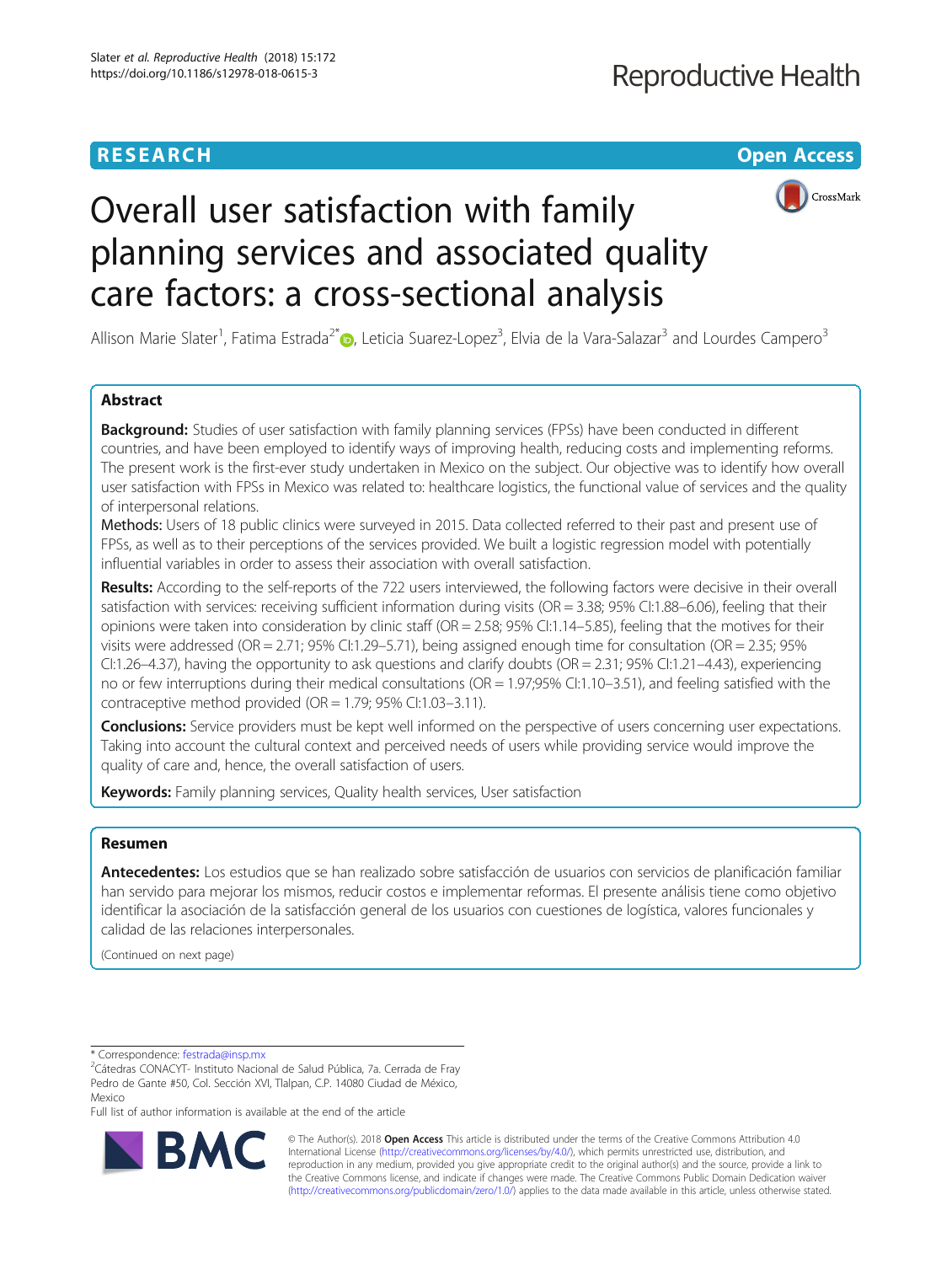# (Continued from previous page)

Métodos: Se encuestaron a 722 usuarios de servicios de planificación familiar en 18 clínicas públicas, en tres entidades federativas de México, durante 2015. La información recabada fue sobre el uso presente y pasado de los servicios de planificación familiar y la percepción sobre la calidad del servicio. Se incluyeron potenciales variables asociadas con la satisfacción general en un modelo de regresión logística.

Resultados: Los factores que resultaron asociados con la satisfacción general del servicio fueron: recibir información adecuada durante la consulta (RM = 3.38; 95% IC:1.88–6.06), sentir que su opinión era tomada en cuenta por el personal de salud (RM =2.58; 95% IC:1.14–5.85), sentir que el motivo de la consulta era atendido (RM =2.71; 95% IC:1.29–5.71), asignar tiempo suficiente a la consulta (RM =2.35; 95% IC:1.26–4.37), tener oportunidad de hacer preguntas y aclarar dudas (RM =2.31; 95% IC:1.21–4.43), tener pocas o ninguna interrupción durante la consulta (RM =1.97;95% IC:1.10–3.51), y sentirse satisfecha con el método anticonceptivo que estaba utilizando (RM =1.79; 95% IC:1.03–3.11).

Conclusiones: Los proveedores de servicios deben mantenerse bien informados sobre las expectativas del usuario. Tener en cuenta el contexto cultural y las necesidades percibidas de los usuarios mientras se presta el servicio mejoraría la calidad de la atención y, por lo tanto, la satisfacción general de los usuarios.

Palabras clave: Servicios de planificación familiar, Calidad de los servicios de salud, Satisfacción de los usuarios

# Plain English summary

Understanding the perspective of users is key to achieving clinically effective and responsive healthcare. Satisfied patients are more likely to comply with recommendations, keep follow-up appointments, and remain with their healthcare provider.

Our study sheds light on the factors affecting user satisfaction with family planning services (FPSs). It therefore contributes to increasing contraceptive use and preventing unwanted pregnancies.

A total of 722 users of public FPSs in three Mexican states were surveyed. The results of our analysis showed that the following factors contributed to their overall satisfaction: receiving adequate information during visits, feeling that their opinions were taken into consideration by clinic staff, feeling that the reasons for their visits were addressed, being assigned sufficient time for consultation, having the opportunity to ask questions and clarify doubts, experiencing no/few interruptions during medical consultations, and feeling satisfied with the contraceptive method provided.

Developing trust is essential to achieving successful family planning (FP) counseling. Healthcare providers must be trained to offer clients humanized care where technical aspects are entwined with strong interpersonal relationships.

# Background

Patient satisfaction with health services has become an important measure of clinical success as the perspective of consumers draws the attention of a growing number of studies and plays an increasingly prominent role in many different fields. In healthcare, studies of patient satisfaction have been used to identify ways of improving health, reducing costs and implementing reforms [\[1](#page-7-0)]. The perspective of users is of particular relevance in the pursuit of clinically effective and responsive healthcare; that is, care that is respectful of the values, preferences and expressed needs of patients, provides information and education, is accessible, offers emotional support, involves family and friends, ensures continuity, is concerned about the physical comfort of clients, and delivers services in a logistically coordinated manner [\[2\]](#page-7-0).

With regard to FPSs specifically, the delivery of clinically effective and responsive care is essential to increasing contraceptive use. This involves treating clients in a respectful, safe and trustworthy manner; making sure that they are satisfied with the contraceptive products supplied; and offering them comprehensive education and counseling [\[3](#page-7-0), [4](#page-7-0)]. According to a FPS quality framework developed in 1990 by Bruce and still used nowadays, care providers need to combine technical competency with strong interpersonal relations. Moreover, the focus of care must shift from demographic considerations to a client-centered and reproductive-rights approach [\[5](#page-7-0), [6](#page-7-0)]. Turning their attention to the perspectives of users allows FP counselors not only to identify the aspects of care that matter most to their clients, but also to report opportunities for improving service.

User satisfaction with FPSs has been measured many times in many countries [\[7](#page-7-0), [8](#page-7-0)]. Some studies have analyzed the relationship among satisfaction, clinical outcomes, and external factors pertaining to the health system, [\[9](#page-7-0)] while others have compared the indicators for different healthcare areas [[10](#page-7-0)]. At any rate, much of the existing literature focuses exclusively on female users [[5,](#page-7-0) [11](#page-7-0)–[15\]](#page-7-0). In Mexico, studies have identified the need to raise the quality of the information offered to users, ensure that the demand for contraceptive methods is met, and intensify outreach efforts with a view to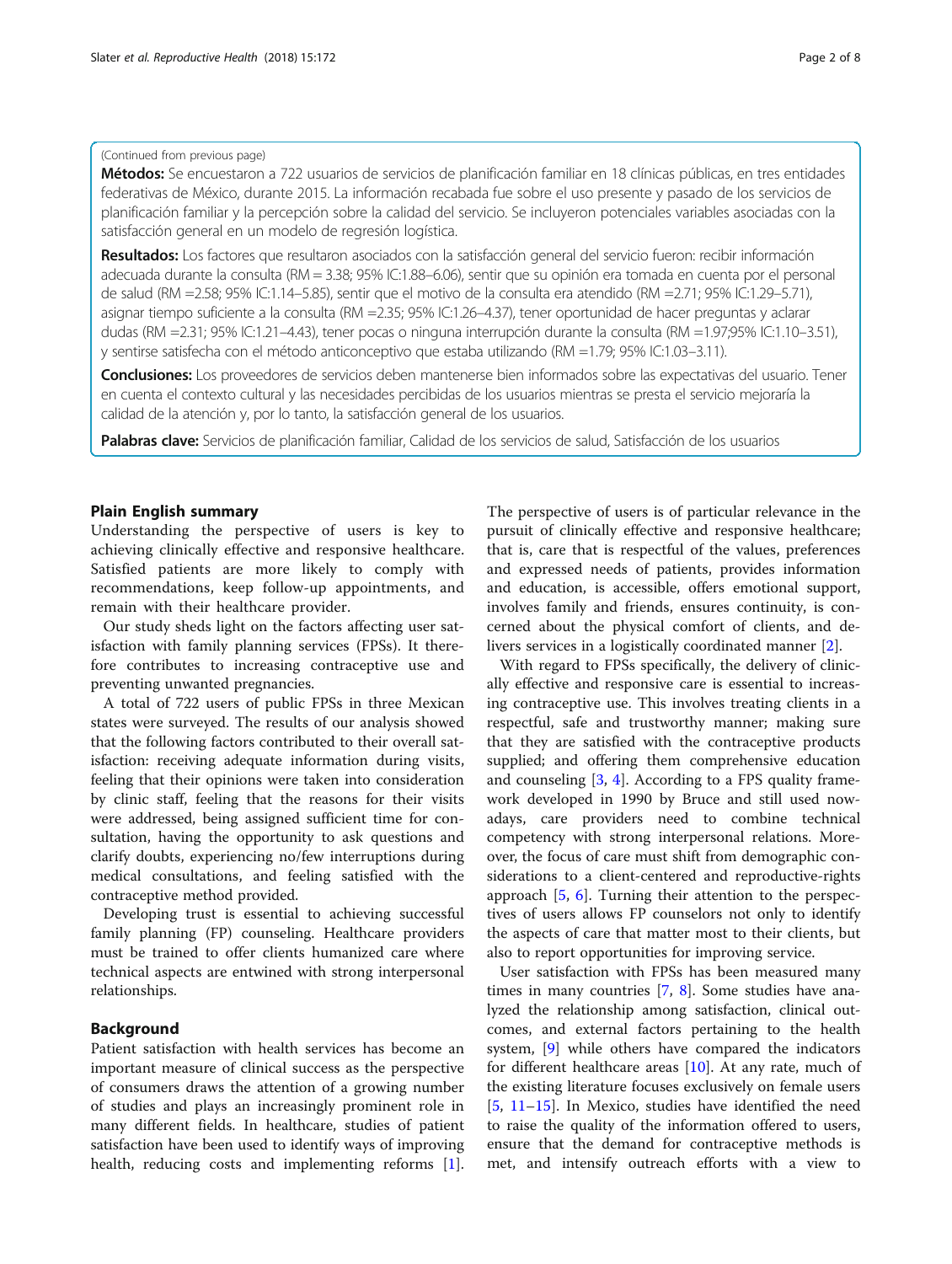achieving an impact on the adolescent and male populations [\[16](#page-7-0)–[19\]](#page-7-0). Several epidemiological studies have compared choices of contraceptive methods, and explored usage of and demand for FPSs by age [\[20](#page-7-0)–[23\]](#page-7-0). However, no studies in Mexico have addressed the perspective of users in order to understand the factors associated with their satisfaction. Given the dearth of information on the subject, we undertook to identify how overall user satisfaction with FPSs in Mexico was related to: healthcare logistics, the functional value of services and the quality of interpersonal relations.

#### Methods

Our study consisted of a secondary analysis of cross-sectional data. We visited 18 facilities across the states of Morelos, Puebla, and Queretaro, and three public health institutions: the Ministry of Health, the Social Security Institute (IMSS by its Spanish initials), and the IMSS-Prospera Program. The first provides subsidized healthcare coverage for the population at large, regardless of employment status, thus bearing particular relevance for marginalized communities. The second provides healthcare coverage for the employees and retirees of non-governmental institutions. Finally, the IMSS-Prospera welfare program serves populations living in extreme poverty. Data were collected at clinics operated by these institutions in the urban and rural areas of the states mentioned above.

To gather information about users, we designed an instrument based on the indicators of the Quick Investigation of Quality (QIQ) model for clinic-based FP programs [[5](#page-7-0)]. The following general topics were explored: reproductive history, past and present use of FPSs, and factors related with quality of care [\[6,](#page-7-0) [24](#page-7-0)]. We also included indicators for the accessibility, follow-up and continuity of care [\[5](#page-7-0)].

Our study was approved by the Research Ethics Committee of the National Institute of Public Health in Mexico. Verbal informed consent was obtained from all participants prior to their interviews. Users were approached at clinic waiting rooms and evaluated for eligibility as participants according to the following criteria and quotas: (1) non-pregnant women of reproductive age in the following age groups: 20–45 years and 15–19 years (70% and 20% of the total sample, respectively), and men in the following age groups: adults and adolescents < 19 years old (at least 10% of the total sample); (2) users who had attended the clinic previously, or first-time users who had completed their first appointment; and (3) users who had not permanently altered their fertility (through tubal ligation, hysterectomy or vasectomy).

# Analysis

The primary outcome analyzed was overall satisfaction with FPSs as reported by users. It was dichotomized as follows:  $1 =$  satisfied and  $0 =$  not/sometimes satisfied. We hypothesized that the key independent variables associated with overall user satisfaction included the following healthcare measures: (1) logistics (adequate wait time, sufficient consultation time, being attended to during visits, and availability of the preferred contraceptive method; (2) functional value (availability of the preferred contraceptive method, satisfaction with the current contraceptive method, provision of adequate information, and having the motives for the visits addressed; and (3) quality of interpersonal relations (having the opportunity to ask questions and clarify doubts during consultations, having no or few interruptions during consultations, being treated respectfully and kindly, enjoying eye contact with staff, having their opinions taken into account, not feeling judged by staff, and having a favorable perception of the medical care received). Our control variables included individual and household characteristics. The following individual variables were considered: sex, age, marital status, years of formal education, reproductive history (prior pregnancies), and length of time attending care at the clinic. The household characteristics which we considered could influence overall satisfaction: residential state and socioeconomic status. Table [1](#page-3-0) illustrates how variables were operationalized.

We operationalized a variable for socioeconomic status based on a previously established index [\[25](#page-7-0)]. We used descriptive statistics and bivariate tests  $(\chi^2$  and Student's t tests) to examine differences in outcomes and covariates between women and men.

We used logistic regression to calculate crude and adjusted odds ratios, modeling the strength of influence that the independent variables had on reported overall satisfaction. For all analyses, we considered a  $p$ -value ≤0.05 as statistically significant. We included all the variables in a logistic regression model, and confirmed the appropriateness of our specifications through the Hosmer-Lemeshow goodness of fit test. We used StataSE v.12 for analysis.

# Results

### Socio-demographic information

Of the 722 FPS users surveyed, 626 (86.7%) were female and 96 (13.3%) male, with the majority (37.9%) residing in Puebla. Most users exhibited medium socioeconomic status (52.6%), were of reproductive age (between ages 20–35), and had 6–9 years of formal education. Adolescents made up 11.8% ( $n = 85$ ) and adults > 35 years 25.8% ( $n = 186$ ) of the sample. Approximately two-thirds of users were living in union, and a large majority (91.0%) had been pregnant or had had their partner become pregnant at least once (Table [2](#page-4-0)).

When comparing user characteristics by sex, we found significant differences regarding SES, number of prior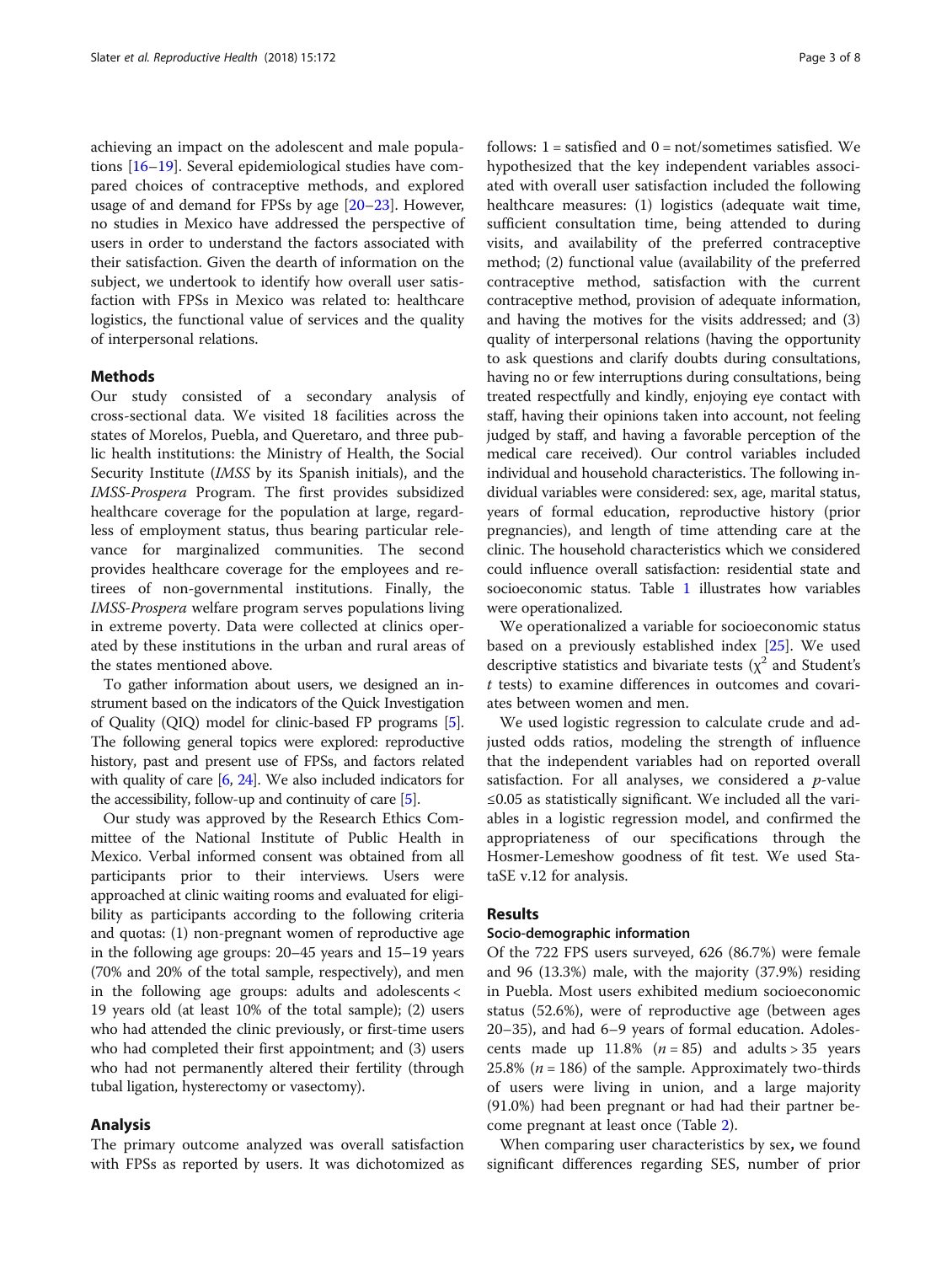<span id="page-3-0"></span>Table 1 Description of Variables

| Dependent variable                                                                | Operationalization                                           |  |  |
|-----------------------------------------------------------------------------------|--------------------------------------------------------------|--|--|
| Overall satisfaction with family planning services                                | Satisfied/Not or sometimes<br>satisfied                      |  |  |
| Independent variables                                                             |                                                              |  |  |
| Measure: healthcare logistics                                                     |                                                              |  |  |
| Wait time                                                                         | $<$ 30 min/30–60 min/ $>$ 60 min                             |  |  |
| Was offered sufficient consultation time                                          | Yes/No                                                       |  |  |
| Was not attended to during visit                                                  | Has occurred/Has not occurred                                |  |  |
| Did not receive contraceptive method because is unavailable                       | Has occurred/Has not occurred                                |  |  |
| Measure: functional value of services                                             |                                                              |  |  |
| Did not receive preferred contraceptive method                                    | Has occurred/Has not occurred                                |  |  |
| Level of satisfaction with current contraceptive method (acquired at clinic)      | Not or slightly satisfied/Fairly or very satisfied           |  |  |
| The motive for my visit was addressed                                             | Yes/No                                                       |  |  |
| Measure: quality of interpersonal relations                                       |                                                              |  |  |
| Was given the opportunity to ask questions and clarify doubts during consultation | Yes/No                                                       |  |  |
| Received sufficient information                                                   | Has occurred/Has not occurred                                |  |  |
| Was interrupted during consultation                                               | Occurred a lot/Occurred a few times or did not occur         |  |  |
| Perceived that medical care received was poor                                     | Has occurred/Has not occurred                                |  |  |
| Was treated respectfully by staff                                                 | Yes/No                                                       |  |  |
| Was treated kindly by staff                                                       | Yes/No                                                       |  |  |
| Enjoyed eye contact with staff                                                    | Yes/No                                                       |  |  |
| My opinions were taken into consideration                                         | Has occurred/Has not occurred                                |  |  |
| Felt judged by staff                                                              | Has occurred/Has not occurred                                |  |  |
| Control variables                                                                 |                                                              |  |  |
| Residential state                                                                 | Morelos/ Puebla/ Oueretaro                                   |  |  |
| Socioeconomic status                                                              | Low/Medium/High                                              |  |  |
| Sex                                                                               | Male/Female                                                  |  |  |
| Age                                                                               | < 20 years/20-35 years/ $>$ 35 years                         |  |  |
| Marital status                                                                    | Married or in a formal relationship/ Divorced-widowed-single |  |  |
| Years of formal education                                                         | $< 6/6 - 9/ > 9$ years                                       |  |  |
| Prior pregnancies                                                                 | 0/1/22                                                       |  |  |
| Length of time attending care at the clinic                                       | <1 year/1-3 years/>3 years                                   |  |  |

pregnancies, and ages at the time of the first and most recent pregnancies, but not with respect to the key independent variables. More women than men had low SES (27.64% of women as opposed to 12.50% of men), and on average, women reported having had more pregnancies than did the partners of their male counterparts. Women were also younger on average at the time of their first pregnancy than were male users when their partners experienced their first pregnancy (Table 1).

# User satisfaction with FPSs

Among all those surveyed  $(n = 722)$ , nearly one-fifth (18.7%) reported being dissatisfied with FPSs. According to the results adjusted by state, socioeconomic status,

sex, age, marital status, education, prior pregnancies and length of time the user had attended care at the clinic, the most important factors contributing to overall satisfaction were being given adequate information (OR 3.38; 95% CI: 1.88–6.06); feeling that the motive for their visit was addressed (OR 2.71; 95% CI: 1.29–5.71); and feeling that their opinions had been taken into consideration by clinic staff (OR 2.58; 95% CI: 1.14–5.85).

Other significant factors included being provided sufficient time for consultation (OR 2.35; 95% CI: 1.26–4.37), having the opportunity to ask questions and clarify doubts (OR 2.31; 95% CI: 1.21–4.43), waiting less than 30 min for service (OR 2.10; 95% CI: 1.01–4.34), experiencing few interruptions by staff during consultation (OR 1.97; 95% CI: 1.10–3.51), and being satisfied with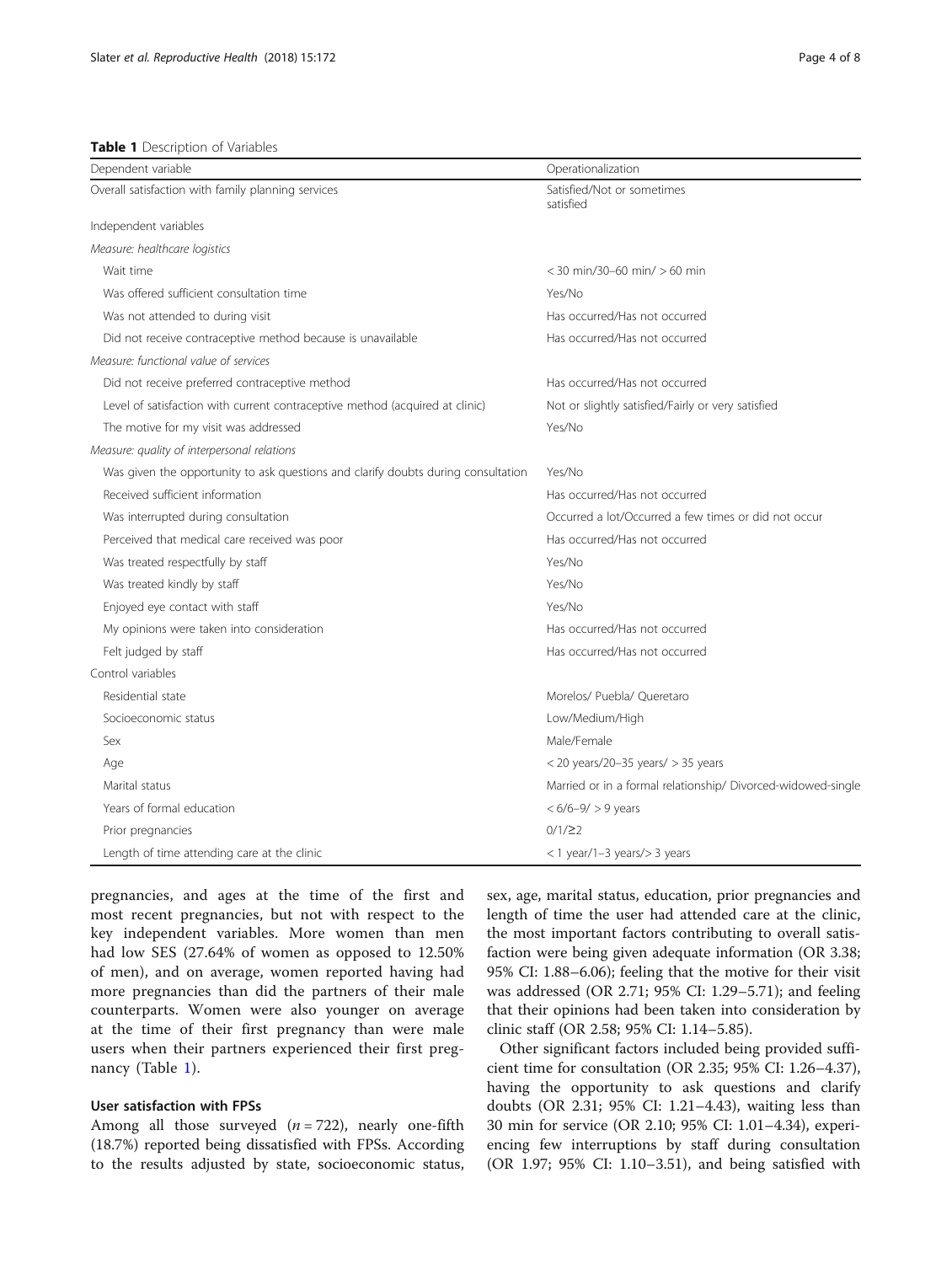<span id="page-4-0"></span>Table 2 Socio-demographic information of surveyed users

|                                 | Men   |                  |       | Women            |       | All              |  |
|---------------------------------|-------|------------------|-------|------------------|-------|------------------|--|
| Residential state               | n(%)  |                  |       |                  | N(%)  |                  |  |
| Morelos                         | 27    | 28.12%           | 197   | 31.47%           | 224   | 31.02%           |  |
| Puebla                          | 31    | 32.39%           | 243   | 38.82%           | 274   | 37.95%           |  |
| Queretaro                       | 38    | 39.58%           | 186   | 29.71%           | 224   | 31.02%           |  |
| Socioeconomic status (SES)*     |       |                  |       |                  |       |                  |  |
| Low SES                         | 12    | 12.50%           | 173   | 27.64%           | 185   | 25.62%           |  |
| Medium SES                      | 52    | 54.17%           | 328   | 52.40%           | 380   | 52.63%           |  |
| High SES                        | 32    | 33.33%           | 125   | 19.97%           | 157   | 21.75%           |  |
| Healthcare institution          |       |                  |       |                  |       |                  |  |
| Ministry of Health              | 27    | 28.12%           | 245   | 39.14%           | 272   | 37.67%           |  |
| IMSS                            | 47    | 48.96%           | 198   | 31.63%           | 245   | 33.93%           |  |
| IMSS-Prospera                   | 22    | 22.92%           | 183   | 29.23%           | 205   | 28.39%           |  |
| Age                             |       |                  |       |                  |       |                  |  |
| < 20 years old                  | 17    | 17.71%           | 68    | 10.86%           | 85    | 11.77%           |  |
| $20 - 24$                       | 26    | 27.08%           | 130   | 20.77%           | 156   | 21.61%           |  |
| $25 - 29$                       | 19    | 19.79%           | 142   | 22.68%           | 161   | 22.30%           |  |
| $30 - 34$                       | 11    | 11.46%           | 123   | 19.65%           | 134   | 18.56%           |  |
| $\geq 35$                       | 23    | 23.96%           | 163   | 36.04%           | 186   | 25.76%           |  |
| Years of formal education       |       |                  |       |                  |       |                  |  |
| <6 years                        | 6     | 6.25%            | 64    | 10.22%           | 70    | 9.70%            |  |
| 6-9 years                       | 68    | 70.83%           | 417   | 66.61%           | 485   | 67.17%           |  |
| > 9 years                       | 22    | 22.92%           | 144   | 23.00%           | 166   | 22.99%           |  |
| Marital status                  |       |                  |       |                  |       |                  |  |
| Married or in union             | 65    | 67.71%           | 526   | 84.16%           | 591   | 81.97%           |  |
| Divorced, widowed or single     | 31    | 32.29%           | 99    | 15.84%           | 130   | 18.03%           |  |
| Reproductive history            | # obs | $Mean \pm SD$    | # obs | $Mean \pm SD$    | # obs | Mean $\pm$ SD    |  |
| Number of pregnancies*          | 67    | $2.30 \pm 1.50$  | 589   | $2.41 \pm 1.39$  | 656   | $2.40 \pm 1.40$  |  |
| Age at time of first pregnancy* | 65    | $21.91 \pm 4.73$ | 590   | $19.68 \pm 4.00$ | 655   | $19.90 \pm 4.13$ |  |
| Number of liveborns             | 63    | $2.22 \pm 1.53$  | 587   | $2.20 \pm 1.22$  | 650   | $2.20 \pm 1.25$  |  |
| Age at time of last pregnancy*  | 63    | $27.21 \pm 6.58$ | 577   | $25.03 \pm 5.92$ | 640   | $25.24 \pm 6.01$ |  |

\*p ≤ 0.05

the contraceptive method provided (OR 1.79; 95% CI: 1.03–3.11) (Table [3\)](#page-5-0).

Additionally, having previously been pregnant or having had a partner become pregnant contributed significantly to increased satisfaction (OR 3.06; 95% CI: 1.01–9.27 for one prior pregnancy, and OR 4.60; 95% CI: 1.42–14.93 for more than two prior pregnancies) (Table [3\)](#page-5-0). The other variables in the regression model did not contribute significantly to increased satisfaction, though the complete regression model explains 40% of the variance in user satisfaction (pseudo  $R^2 = 0.40$ ).

# **Discussion**

We sought to study how healthcare factors related to logistics, functional value and quality of interpersonal

relations contributed to overall user satisfaction with family planning services (FPSs). The finding that approximately 80% of users reported being generally satisfied with the services provided by their clinics is in line with other studies [\[26](#page-7-0)–[29](#page-7-0)].

Less is known about what clients perceive as quality care. A recent systematic review shows that clients were most likely to identify issues related to accessibility, client-centeredness and, to a lesser extent, equitability as key elements. Efficiency and effectiveness in care were less important. It is worth noting, however, that the majority of studies in the review were conducted in the USA [\[26](#page-7-0)]. Our analysis indicated that issues related to efficiency (logistics) and effectiveness (functional values) were associated with overall satisfaction, while issues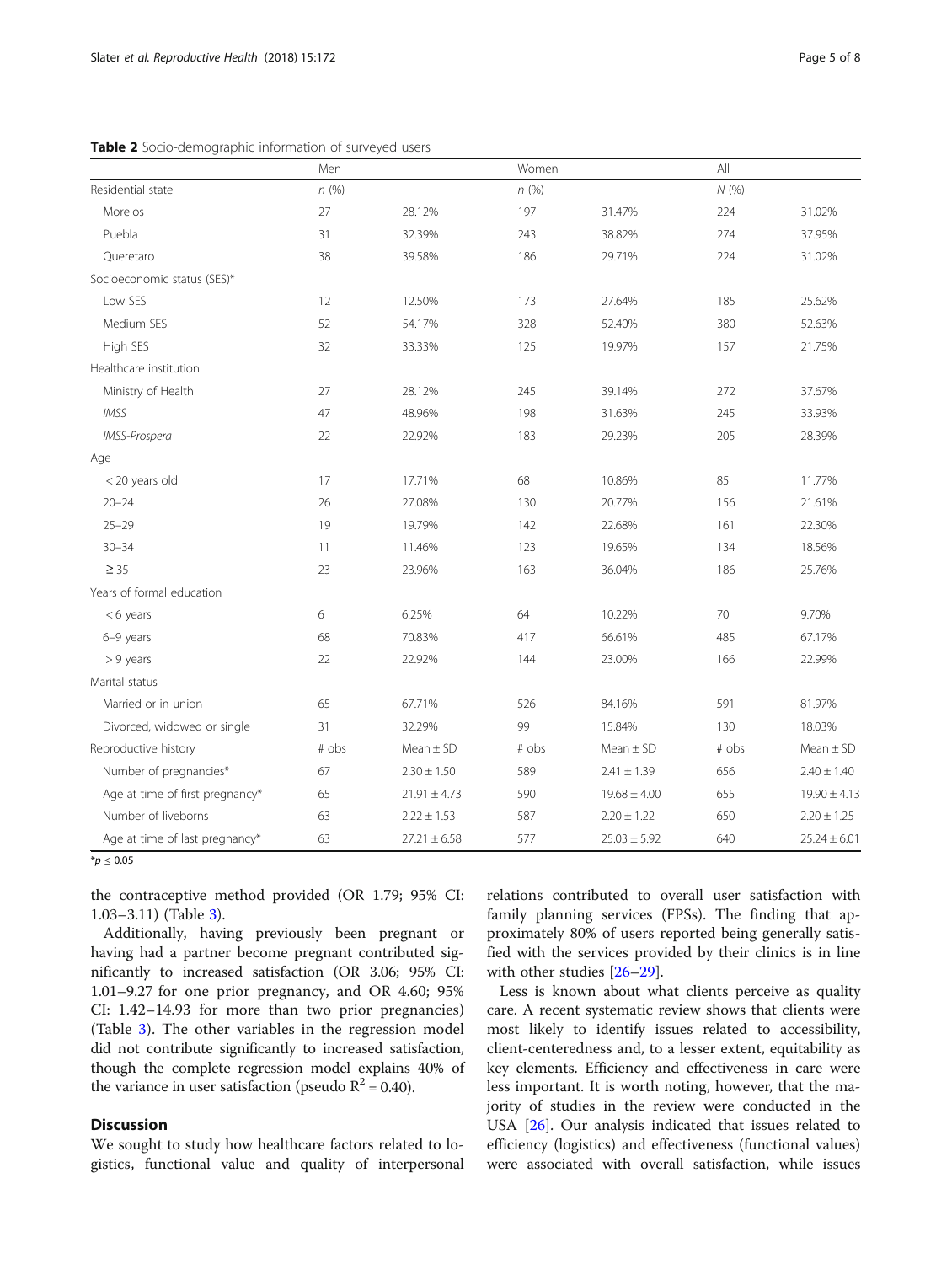|                                             |                                              | ratios for factors affecting overall user satisfaction |  |  |
|---------------------------------------------|----------------------------------------------|--------------------------------------------------------|--|--|
|                                             | Odds ratio<br>crude (95% CI)                 | Odds ratio<br>adjusted (95% CI)                        |  |  |
| Residential state                           |                                              |                                                        |  |  |
| Morelos                                     | 1.00                                         | 1.00                                                   |  |  |
| Puebla                                      | $1.43(0.90 - 2.26)$                          | $1.19(0.61 - 2.32)$                                    |  |  |
| Queretaro                                   | $0.97(0.62 - 1.54)$                          | $0.96(0.49 - 1.89)$                                    |  |  |
| Socioeconomic status                        |                                              |                                                        |  |  |
| Low                                         | 1.00                                         | 1.00                                                   |  |  |
| Medium                                      | $0.98(0.61 - 1.56)$                          | $1.12(0.55 - 2.26)$                                    |  |  |
| High                                        | $0.61(0.36 - 1.03)$                          | $0.97(0.40 - 2.33)$                                    |  |  |
| Sex                                         |                                              |                                                        |  |  |
| Male                                        | 1.00                                         | 1.00                                                   |  |  |
| Female                                      | $1.00(0.58 - 1.74)$                          | $0.89(0.40-1.97)$                                      |  |  |
| Age group                                   |                                              |                                                        |  |  |
| $<$ 20 years                                | 1.00                                         | 1.00                                                   |  |  |
| $20 - 34$                                   | $0.83(0.46 - 1.53)$                          | $0.38(0.15 - 1.01)$                                    |  |  |
| > 35                                        | $1.21(0.61 - 2.40)$                          | $0.50(0.16 - 1.60)$                                    |  |  |
| Marital status                              |                                              |                                                        |  |  |
| Married or living in<br>union               | 1.00                                         | 1.00                                                   |  |  |
| Divorced, widowed<br>or single              | $1.47(0.93 - 2.31)$                          | $1.09(0.51 - 2.32)$                                    |  |  |
| Years of formal education                   |                                              |                                                        |  |  |
| $< 6$ years                                 | 1.00                                         | 1.00                                                   |  |  |
| 6–9 years                                   | $0.78(0.39-1.59)$                            | $1.50(0.51 - 4.32)$                                    |  |  |
| $> 9$ years                                 | $0.50(0.23 - 1.06)$                          | $0.88(0.26 - 2.96)$                                    |  |  |
| Prior pregnancies                           |                                              |                                                        |  |  |
| 0                                           | 1.00                                         | 1.00                                                   |  |  |
| 1                                           | $1.03(0.53 - 2.01)$                          | $3.06(1.01 - 9.27)$                                    |  |  |
| $\geq$ 2                                    | $1.52(0.81 - 2.84)$                          | 4.60 (1.42–14.93)                                      |  |  |
| Length of time attending care at the clinic |                                              |                                                        |  |  |
| < 1 year                                    | 1.00                                         | 1.00                                                   |  |  |
| 1–3                                         | 1.50 (0.88-2.56)                             | $1.54(0.71 - 3.33)$                                    |  |  |
| > 3                                         | $1.00(0.65 - 1.55)$                          | $1.08(0.54 - 2.16)$                                    |  |  |
| Wait time                                   |                                              |                                                        |  |  |
| $>60$ min                                   | 1.00                                         | 1.00                                                   |  |  |
| 30-60 min                                   | 2.29 (1.41-3.72)                             | $0.85(0.44 - 1.64)$                                    |  |  |
| $<$ 30 min                                  | 4.39 (2.61–7.38)                             | $2.10(1.01 - 4.34)$                                    |  |  |
| Was offered sufficient consultation time    |                                              |                                                        |  |  |
| No                                          | 1.00                                         | 1.00                                                   |  |  |
| Yes                                         | 8.08 (5.31-12.31)                            | 2.35 (1.26–4.37)                                       |  |  |
| Was not attended to during visit            |                                              |                                                        |  |  |
| Has occurred                                | 1.00                                         | 1.00                                                   |  |  |
| Has not occurred                            | 5.33 (3.44–8.27)                             | $1.13(0.54 - 2.39)$                                    |  |  |
|                                             | contracontius mothed because was unaugilable |                                                        |  |  |

<span id="page-5-0"></span>

| Table 3 Logistic regression model: crude and adjusted odds | Ta  |
|------------------------------------------------------------|-----|
| ratios for factors affecting overall user satisfaction     | rat |

|                                                                                      | Odds ratio<br>crude (95% CI) | Odds ratio<br>adjusted (95% CI) |
|--------------------------------------------------------------------------------------|------------------------------|---------------------------------|
| Has occurred                                                                         | 1.00                         | 1.00                            |
| Has not occurred                                                                     | $1.96(1.26 - 3.03)$          | $1.21(0.63 - 2.33)$             |
| Did not receive preferred contraceptive method                                       |                              |                                 |
| Has occurred                                                                         | 1.00                         | 1.00                            |
| Has not occurred                                                                     | 5.87 (2.87-11.97)            | $1.78(0.62 - 5.11)$             |
| Level of satisfaction with current contraceptive method (acquired at<br>clinic)      |                              |                                 |
| Not or slightly satisfied                                                            | 1.00                         | 1.00                            |
| Fairly or very satisfied                                                             | $3.54(2.02 - 6.16)$          | $1.79(1.03 - 3.11)$             |
| The motive for the visit was addressed                                               |                              |                                 |
| No                                                                                   | 1.00                         | 1.00                            |
| Yes                                                                                  | 11.38 (6.78–19.07)           | 2.71 (1.29–5.71)                |
| Was given the opportunity to ask questions and clarify doubts during<br>consultation |                              |                                 |
| No                                                                                   | 1.00                         | 1.00                            |
| Yes                                                                                  | 10.54 (6.69–16.61)           | $2.31(1.21 - 4.43)$             |
| Received sufficient information                                                      |                              |                                 |
| Has occurred.                                                                        | 1.00                         | 1.00                            |
| Has not occurred.                                                                    | $4.62$ $(3.12 - 6.84)$       | $3.38(1.88 - 6.06)$             |
| Was interrupted during consultation                                                  |                              |                                 |
| Occurred a lot                                                                       | 1.00                         | 1.00                            |
| Occurred a few times<br>or did not occur                                             | 4.79 (3.23–7.12)             | $1.97(1.10-3.51)$               |
| Perceived that medical care received was poor                                        |                              |                                 |
| Has occurred                                                                         | 1.00                         | 1.00                            |
| Has not occurred                                                                     | 7.75 (5.02-11.95)            | $1.16(0.51 - 2.66)$             |
| Was treated respectfully by staff                                                    |                              |                                 |
| No                                                                                   | 1.00                         | 1.00                            |
| Yes                                                                                  | 11.82 (7.01–19.91)           | $2.18(0.73 - 6.50)$             |
| Was treated kindly by staff                                                          |                              |                                 |
| No                                                                                   | 1.00                         | 1.00                            |
| Yes                                                                                  | 10.94 (6.86-17.46)           | $1.65(0.60-4.56)$               |
| Enjoyed eye contact during conversations with staff                                  |                              |                                 |
| No                                                                                   | 1.00                         | 1.00                            |
| Yes                                                                                  | 5.27 (3.51-7.91)             | $1.40(0.75 - 2.62)$             |
| The users' opinions were taken into consideration                                    |                              |                                 |
| Has occurred                                                                         | 1.00                         | 1.00                            |
| Has not occurred                                                                     | 8.01 (4.96-12.91)            | 2.58 (1.14–5.85)                |
| Felt judged by staff                                                                 |                              |                                 |
| Has occurred                                                                         | 1.00                         | 1.00                            |
| Has not occurred                                                                     | 5.95 (3.43–10.34)            | $0.98(0.38 - 2.53)$             |

Table 3 Logistic regression model: crude and adjusted odds ratios for factors affecting overall user satisfaction (Continued)

Did not receive contraceptive method because was unavailable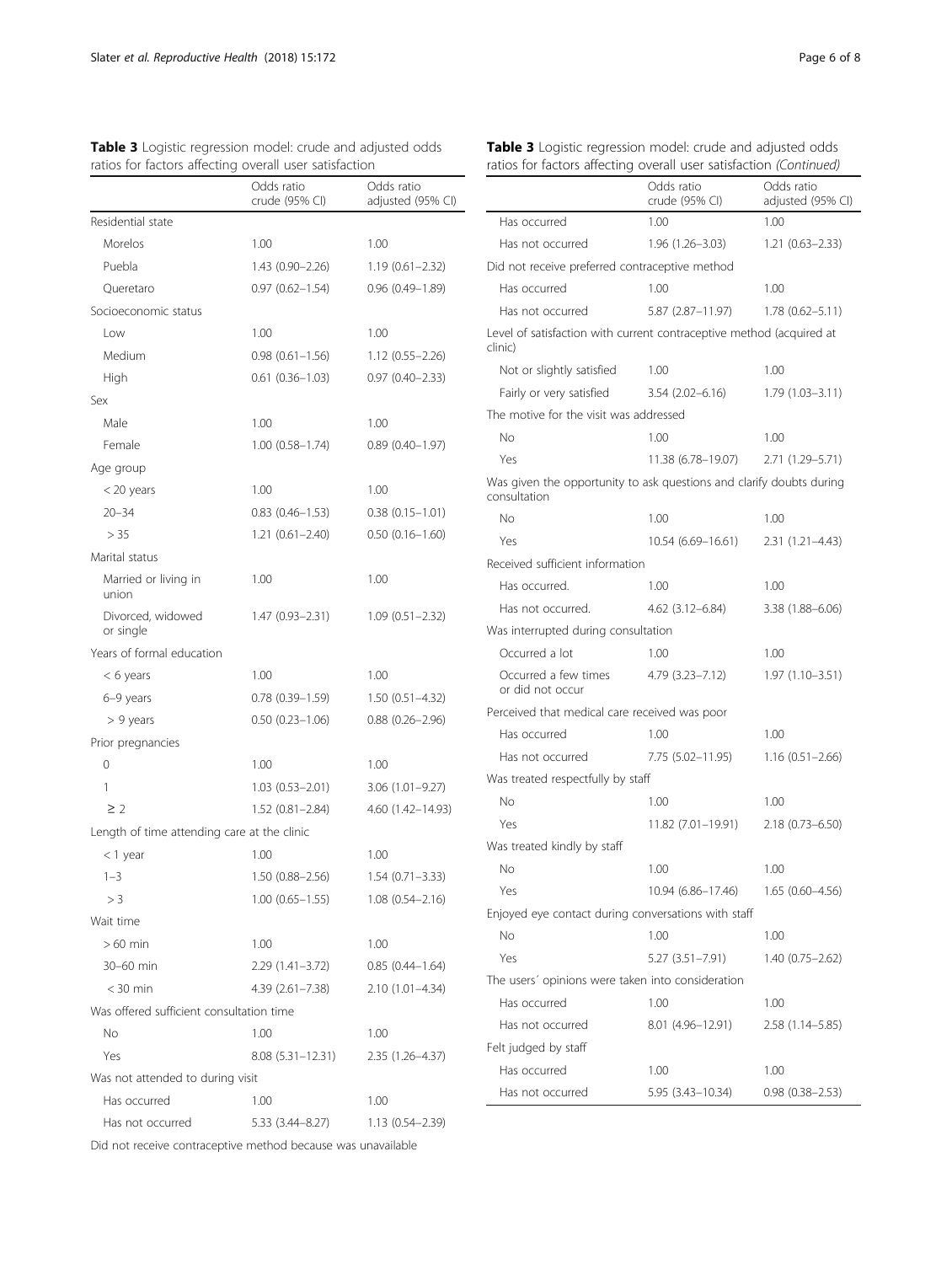related to client-centeredness (interpersonal relations) were less important.

Our results are similar to those found in other Latin American countries, where patients have reported being highly dissatisfied particularly as regards the information offered by care providers on contraceptive methods, and the lack of opportunity to ask questions and clarify doubts. These results suggest that these factors are particularly important and shape the overall impression of services more strongly in Latin American populations than in developed countries [[5\]](#page-7-0).

Key results include the prominent role that reproductive history plays in contributing to higher satisfaction; notably, the highest odds ratio in our model was associated with having had more than two prior pregnancies. This lends credence to the theory that the satisfaction of users is strongly related to their expectations [\[24](#page-7-0)]. Simply having utilized a contraceptive method when seeking to limit fertility represents a met expectation. Other indicators such as having the motives for visits addressed and being satisfied with the contraceptive methods provided also reinforce the hypothesis that meeting client expectations is a primary factor in their evaluation of services [[27](#page-7-0)].

We found that the reproductive age group (20–35 years) reported significantly lower levels of satisfaction than the adolescent and > 35 groups. Socio-demographic factors that have previously been shown to influence patient satisfaction with health services include increased age and better health, although the literature is not conclusive and may not be applicable to outpatient FPSs; [\[28](#page-7-0)] one study found no association between age and reported satisfaction [\[12](#page-7-0)]. We hypothesize that the decreased level of overall satisfaction with FPSs in this age group may be attributable to the higher expectations of its members due to a higher level of experience with FPSs and contraceptive methods. This result suggests that tailoring services to address specific client characteristics and needs is an important component in providing quality FPSs.

We did not find any statistically significant differences between men and women in the key independent variables analyzed. One reason could be the small number of men receiving health services in general, and reproductive health services in particular. This evidence suggests that health services have not created effective strategies for incorporating men into the system, [[30](#page-7-0)] leaving the responsibility for fertility control with women [[31,](#page-7-0) [32\]](#page-7-0). It is necessary to recognize men as enjoying reproductive rights and adapt FPSs to their needs [[31\]](#page-7-0).

While our study provides important insights, some limitations should be noted. One of them is the potential for courtesy bias, as surveys were administered within the clinics. In addition, users of public FPSs in Mexico may not have the resources that would allow them to exercise choice over the type and location of clinic they are using, particularly those associated with the Ministry of Health. Users of these clinics may have such low expectations that even if the service is poor, they evaluate it positively because it exceeds their expectations [\[28](#page-7-0)].

Although this study included both male and female users of FPSs, it is necessary to increase the sample size of men in order to obtain a more complete perspective on the differences between the sexes. Other key factors that could affect overall satisfaction, such as technical issues, are not included in this study; measuring them is essential for providing a deeper understanding of this topic.

It would be useful to conduct loosely structured interviews outside the clinic to obtain a more nuanced picture of client experiences at the clinic and more detailed opinions of quality and satisfaction. Additionally, broadening data collection to include the private sector would serve to complement the information in this study pertaining to the public sector, the principal provider of FP methods in Mexico.

# Conclusions

This is one of few large, cross-sectional studies to take user satisfaction into account as a component of success in the implementation of FP programs in the public sector. Our results offer insights regarding how FPSs could be improved by providing more respectful user care, particularly by supplying adequate information and taking the opinions of clients into consideration. The latter two have been shown to impact overall satisfaction markedly and could prove an important pathway to increasing use of FPSs.

Establishing trust is an essential part of the FPS counseling process. If users feel comfortable, they will be able to express their needs and doubts more openly. Health providers must be sensitized and trained to offer humanized counseling, strengthening both the technical and the interpersonal aspects of their relationship with users. It is necessary to implement FP policies taking the cultural context and the needs of users into consideration as a way of enhancing the quality of service.

#### Abbreviations

#### Funding

The Project was funded by The National Council of Science and Technology (CONACYT by its Spanish initials) under ID number CONACYT SALUD-2013-1- 201596. CONACYT is the Mexican entity charged with promoting scientific and technological initiatives. It has been officially designated as a decentralized public agency pertaining to the Federal Government of Mexico. CONACYT did not influence any aspect whatsoever of our research project.

CI: Confidence interval; FP: Family planning; FPSs: Family Planning Services; IMSS: Instituto Mexicano del Seguro Social; OR: Odds ratio; QIQ: Quick Investigation of Quality; SES: Socioeconomic status